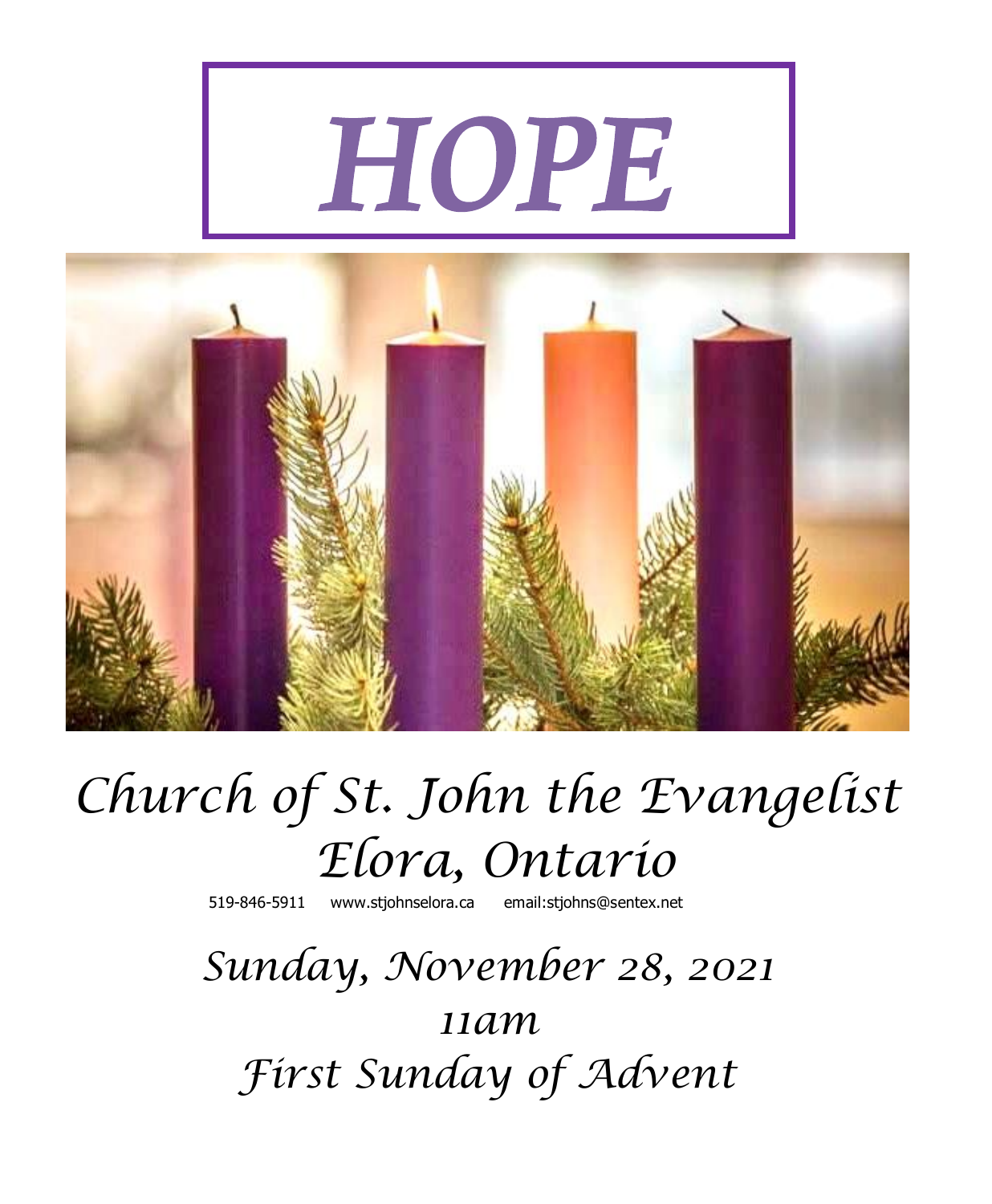### **First Sunday of Advent November 28, 2021**

*raise us to thy glorious throne.*

#### **11:00 am Choral Mattins (BCP)**

*Welcome to an in-person liturgy at St. John's. According to Diocesan Guidelines (November 1)* 

 *Keep your face mask on, keep a 2m distance with people from other households.*

*Congregational singing is allowed, softly with face masks on.*

*Tea, coffee or food will not be served.*

*The 11am liturgy is live-streamed to the St. John's Elora YouTube Channel.*

*There is no offertory hymn. You are encouraged to give your donation online electronically or using the "Offering Box" located at the church doors.*

*Please greet one another and socialize outdoors.*

*---------------------------------------------* 

*St. John's church sits on the traditional unceded territories of the Attawandaron, Mississauga, and Haudenosaunee First Nations. These lands are covered by the Between the Lakes Treaty and the Haldemand land grant. These lands are also part of The Dish With One Spoon Treaty, all subsequent newcomers have been invited into this treaty in the spirit of peace, friendship and respect. Today this land is home to many diverse Inuit, Metis and First Nations peoples.*

*"Look up and raise your heads, because your redemption is drawing near."*

– Luke 21.28

#### **Opening Hymn 88 Come Thou Long-Expected Jesus**

*joy of every longing heart.*

*Come, thou long expected Jesus, born to set thy people free; from our fears and sins release us; let us find our rest in thee. Israel's strength and consolation, hope of all the earth thou art; dear desire of every nation, Born thy people to deliver; born a child and yet a King; born to reign in us for ever: now thy gracious kingdom bring. By thine own eternal Spirit, rule in all our hearts alone; by thine all sufficient merit,*

Minister: Dearly beloved, the Scripture moveth us in sundry places to acknowledge and confess our manifold sins and wickedness; and that we should not dissemble nor cloke them before the face of Almighty God our heavenly Father; but confess them with an humble, lowly, penitent, and obedient heart; to the end that we may obtain forgiveness of the same, by his infinite goodness and mercy. And although we ought at all times humbly to acknowledge our sins before God; yet ought we most chiefly so to do, when we assemble and meet together to render thanks for the great benefits that we have received at his hands, to set forth his most worthy praise, to hear his most holy Word, and to ask those things which are requisite and necessary, as well for the body as the soul. Wherefore I pray and beseech you, as many as are here present, to accompany me with a pure heart and humble voice unto the throne of the heavenly grace.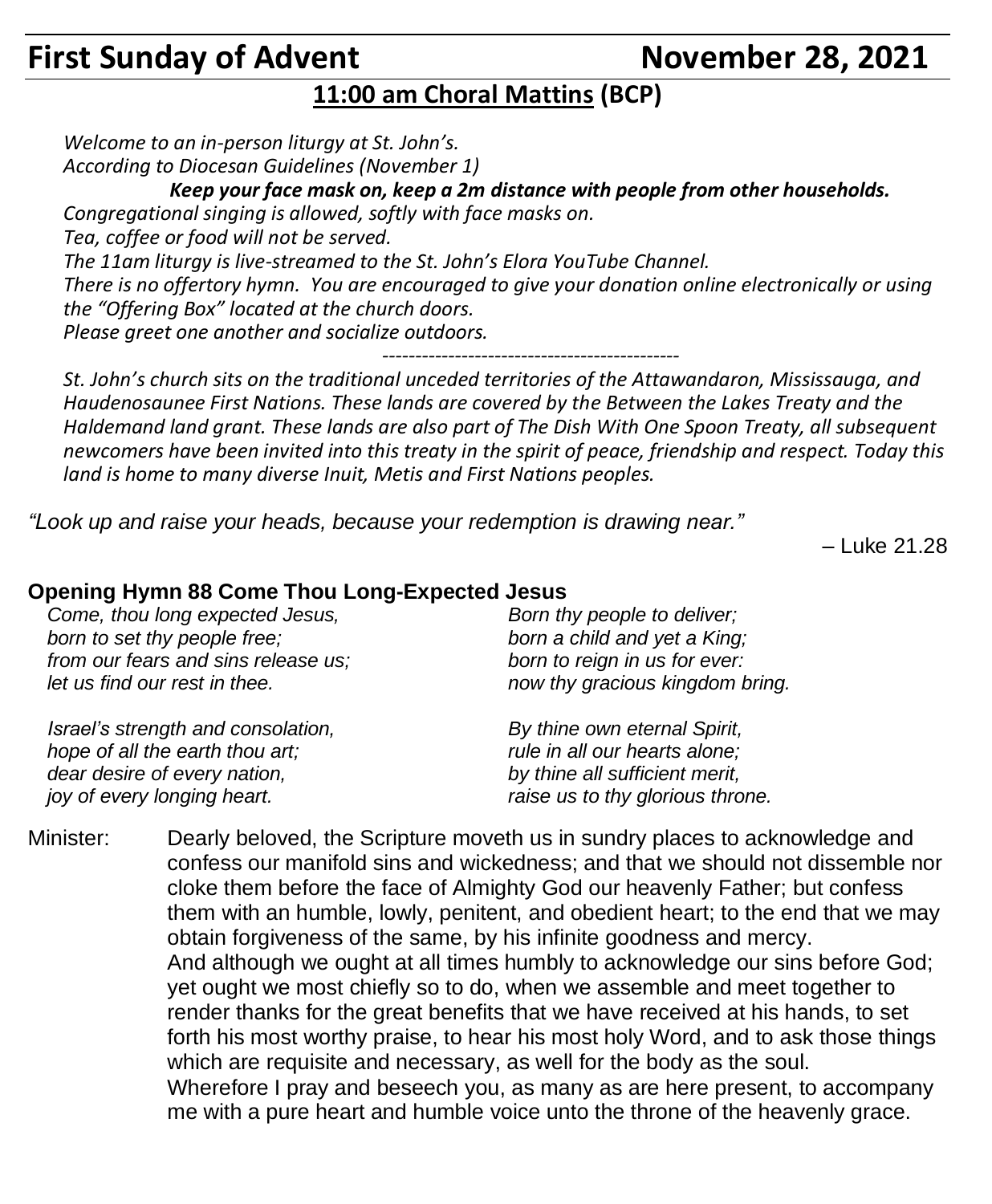#### *(you may kneel or sit for prayer)*

Minister: ALMIGHTY and most merciful Father,

All: **We have erred and strayed from thy ways like lost sheep, we have followed too much the devices and desires of our own hearts, we have offended against thy holy laws, we have left undone those things which we ought to have done, and we have done those things which we ought not to have done; and there is no health in us. But thou, O Lord, have mercy upon us, miserable offenders. Spare thou them, O God, which confess their faults. Restore thou them that are penitent; according to thy promises declared unto humankind in Christ Jesu our Lord. And grant, O most merciful Father, for his sake, that we may hereafter live a godly, righteous, and sober life, to the glory of thy holy Name. Amen.**

Minister: Almighty God, the Father of our Lord Jesus Christ, who desireth not the death of a sinner, but rather that they may turn from their wickedness, and live, hath given power and commandment to his ministers, to declare and pronounce to his people, being penitent, the absolution and remission of their sins. God pardoneth and absolveth all them that truly repent and unfeignedly believe his holy Gospel. Wherefore we beseech him to grant us true repentance and his Holy Spirit, that

those things may please him which we do at this present, and that the rest of our life hereafter may be pure and holy; so that at the last we may come to his eternal joy; through Jesus Christ our Lord. **Amen.**

*Responses are sung.*

Minister: **O LORD**, open thou our lips;

All: **And our mouth shall show forth thy praise.**

Minister: O God, make speed to save us;

All: **O Lord, make haste to help us.**

*(Congregation is invited to stand)*

Minister: Glory be to the Father, and to the Son, and to the Holy Ghost;

All: **as it was in the beginning, is now, and ever shall be, world without end. Amen.**

- Minister: Praise ye the Lord;
- All: **The Lord's Name be praised.**

*(Congregation may be seated)*

| <b>Canticle</b> | <b>Jubilate Collegium Regale</b>                                       | (Herbert Howells) |
|-----------------|------------------------------------------------------------------------|-------------------|
|                 | O be joyful in the Lord, all ye lands;                                 |                   |
|                 | serve the Lord with gladness and come before his presence with a song. |                   |
|                 | Be ye sure that the Lord he is God:                                    |                   |
|                 | it is he that hath made us and not we ourselves;                       |                   |
|                 | we are his people, and the sheep of his pasture.                       |                   |
|                 | O go your way into his gates with thanksgiving,                        |                   |
|                 | and into his courts with praise.                                       |                   |
|                 | be thankful unto him and speak good of his name.                       |                   |
|                 |                                                                        |                   |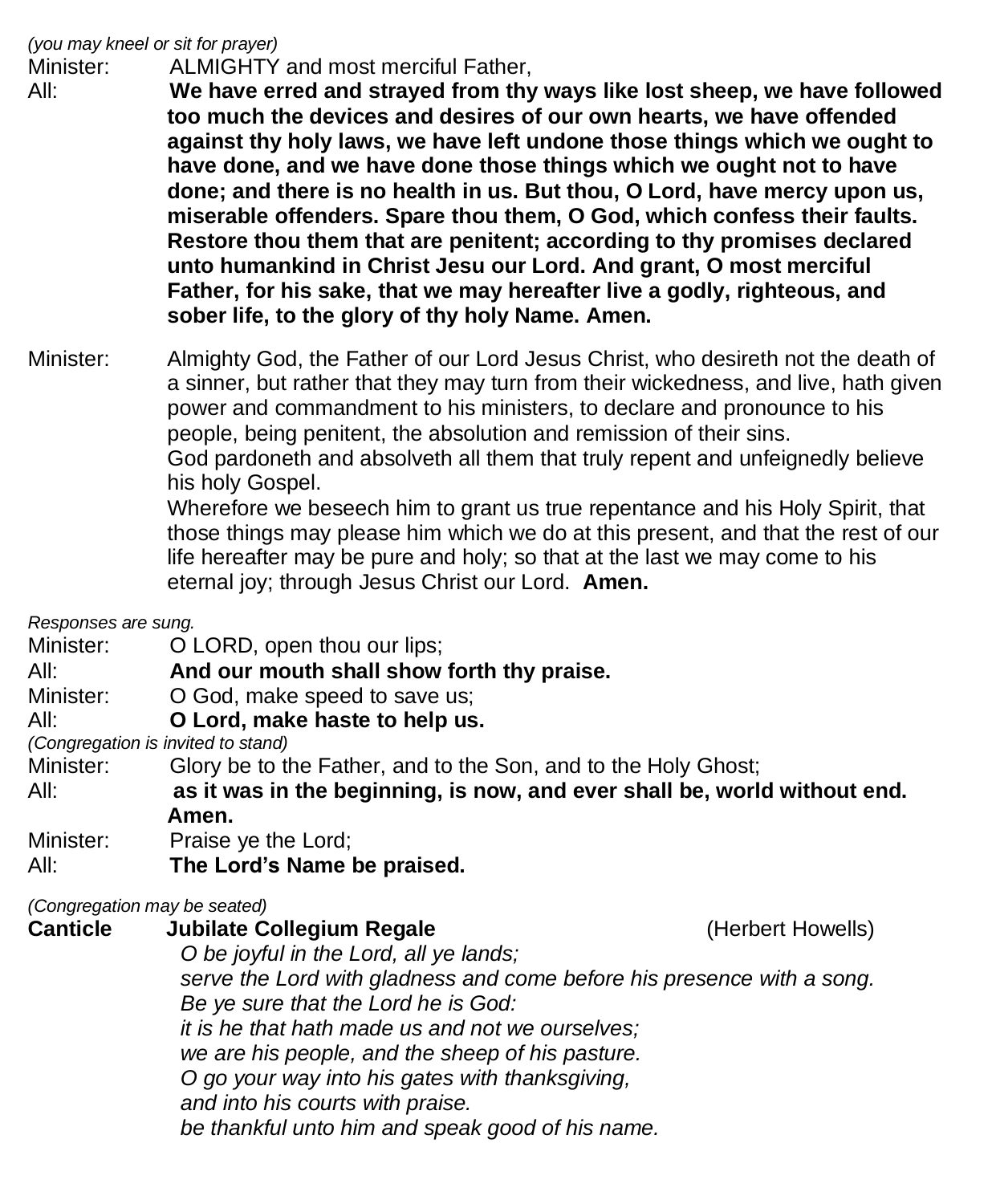*For the Lord is gracious, His mercy is everlasting; and his truth endureth from generation to generation.*

#### **FIRST READING**

#### **1 Thessalonians 3:9-13**

How can we thank God enough for you in return for all the joy that we feel before our God because of you? Night and day we pray most earnestly that we may see you face to face and restore whatever is lacking in your faith. Now may our God and Father himself and our Lord Jesus direct our way to you. And may the Lord make you increase and abound in love for one another and for all, just as we abound in love for you. And may he so strengthen your hearts in holiness that you may be blameless before our God and Father at the coming of our Lord Jesus with all his saints.

**Psalm 25.1-10** (sung by choir)

Unto thee, O Lord, do I lift up my soul; my God, I have put my trust in thee.

O let me not be confounded, neither let mine enemies triumph over me.

For all they that hope in thee shall not be ashamed; but such as transgress without a cause shall be put to confusion.

Show me thy ways, O Lord, and teach me thy paths.

Lead me forth in thy truth and teach me; for thou art the God of my salvation; in thee is my hope all day long.

Call to remembrance, O Lord, thy tender mercies, and thy loving-kindnesses, which have been ever of old.

O remember not the sins and offences of my youth; but according to thy mercy think thou upon me, O Lord, for thy goodness.

Gracious and righteous is the Lord; therefore will he teach sinners in the way.

Them that are meek shall he guide in judgement; and such as are gentle, them shall he teach his way.

All the paths of the Lord are mercy and truth, unto such as keep his covenant and his testimonies.

Glory be to the Father, and to the Son, and to the Holy Ghost; as it was in the beginning, is now, and ever shall be, world without end. Amen.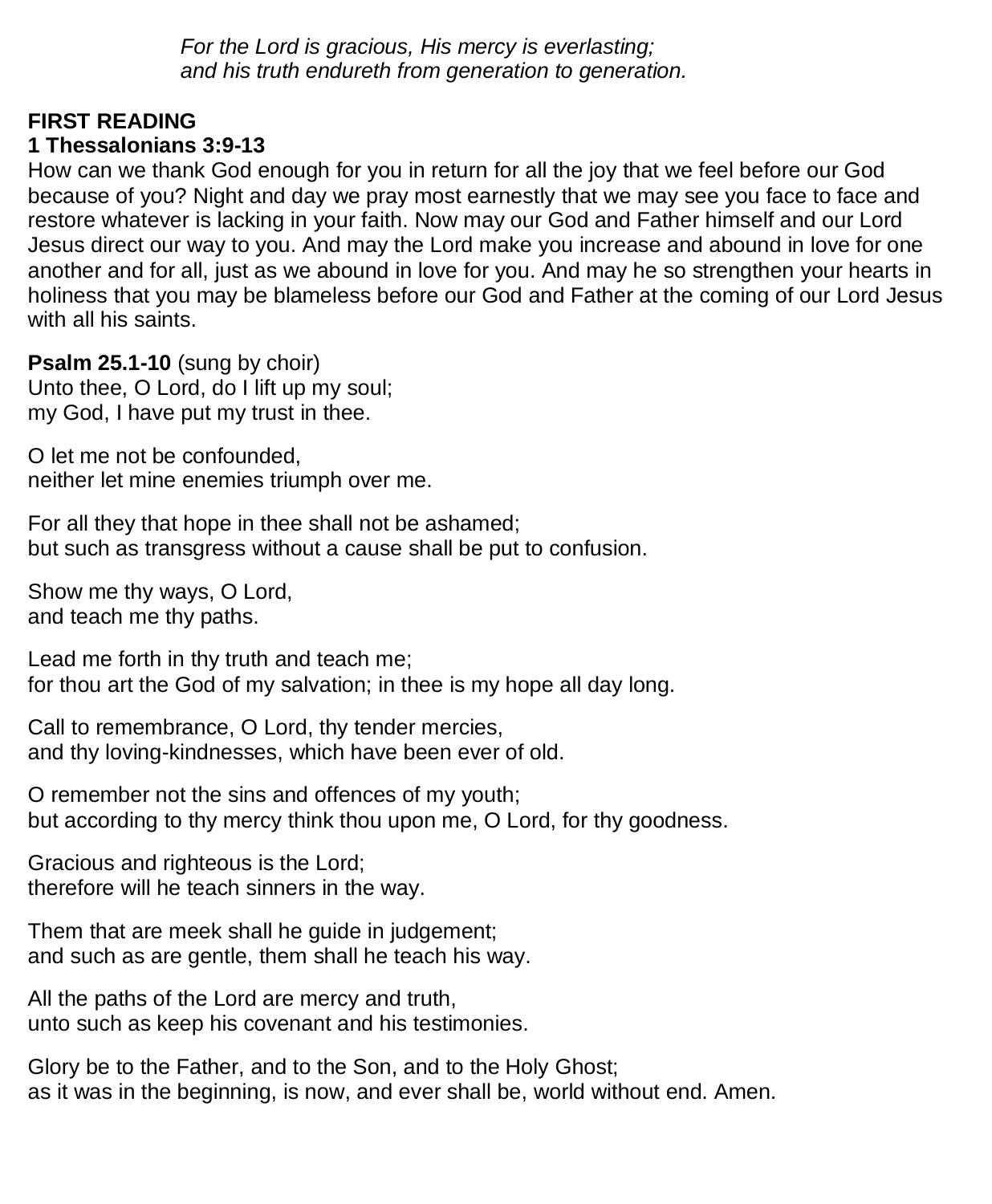#### **SECOND READING Luke 21:25-36**

Jesus said, "There will be signs in the sun, the moon, and the stars, and on the earth distress among nations confused by the roaring of the sea and the waves. People will faint from fear and foreboding of what is coming upon the world, for the powers of the heavens will be shaken. Then they will see 'the Son of Man coming in a cloud' with power and great glory. Now when these things begin to take place, stand up and raise your heads, because your redemption is drawing near." Then he told them a parable: "Look at the fig tree and all the trees; as soon as they sprout leaves you can see for yourselves and know that summer is already near. So also, when you see these things taking place, you know that the kingdom of God is near. Truly I tell you, this generation will not pass away until all things have taken place. Heaven and earth will pass away, but my words will not pass away. Be on guard so that your hearts are not weighed down with dissipation and drunkenness and the worries of this life, and that day catch you unexpectedly, like a trap. For it will come upon all who live on the face of the whole earth. Be alert at all times, praying that you may have the strength to escape all these things that will take place, and to stand before the Son of Man."

#### *(Please stand as you are able)*

Minister: I believe in God

All: **the Father Almighty, maker of heaven and earth: and in Jesus Christ his only Son our Lord, who was conceived by the Holy Ghost, born of the Virgin Mary, suffered under Pontius Pilate, was crucified, dead, and buried: He descended into hell; the third day he rose again from the dead; He ascended into heaven, and sitteth on the right hand of God the Father Almighty; from thence he shall come to judge the quick and the dead. I believe in the Holy Ghost; the holy Catholic Church; the communion of saints; the forgiveness of sins; the resurrection of the body, and the life everlasting. Amen.**

| Responses are sung. |                                                                              |  |  |  |
|---------------------|------------------------------------------------------------------------------|--|--|--|
|                     | Minister: The Lord be with you;                                              |  |  |  |
| All:                | And with thy spirit.                                                         |  |  |  |
| Minister.           | Let us pray.                                                                 |  |  |  |
|                     | (congregation is invited to kneel or sit)                                    |  |  |  |
| Choir:              | Lord, have mercy upon us.                                                    |  |  |  |
|                     | Christ, have mercy upon us.                                                  |  |  |  |
|                     | Lord, have mercy upon us.                                                    |  |  |  |
| All:                | OUR Father who art in heaven, hallowed be thy Name, thy kingdom come,        |  |  |  |
|                     | thy will be done, on earth as it is in heaven. Give us this day our daily    |  |  |  |
|                     | bread; and forgive us our trespasses, as we forgive them that trespass       |  |  |  |
|                     | against us; and lead us not into temptation, but deliver us from evil. Amen. |  |  |  |
| Minister:           | O Lord, show thy mercy upon us;                                              |  |  |  |
| All:                | And grant us thy salvation.                                                  |  |  |  |
| Minister:           | O Lord, save the Queen;                                                      |  |  |  |
| All:                | And mercifully hear us when we call upon thee.                               |  |  |  |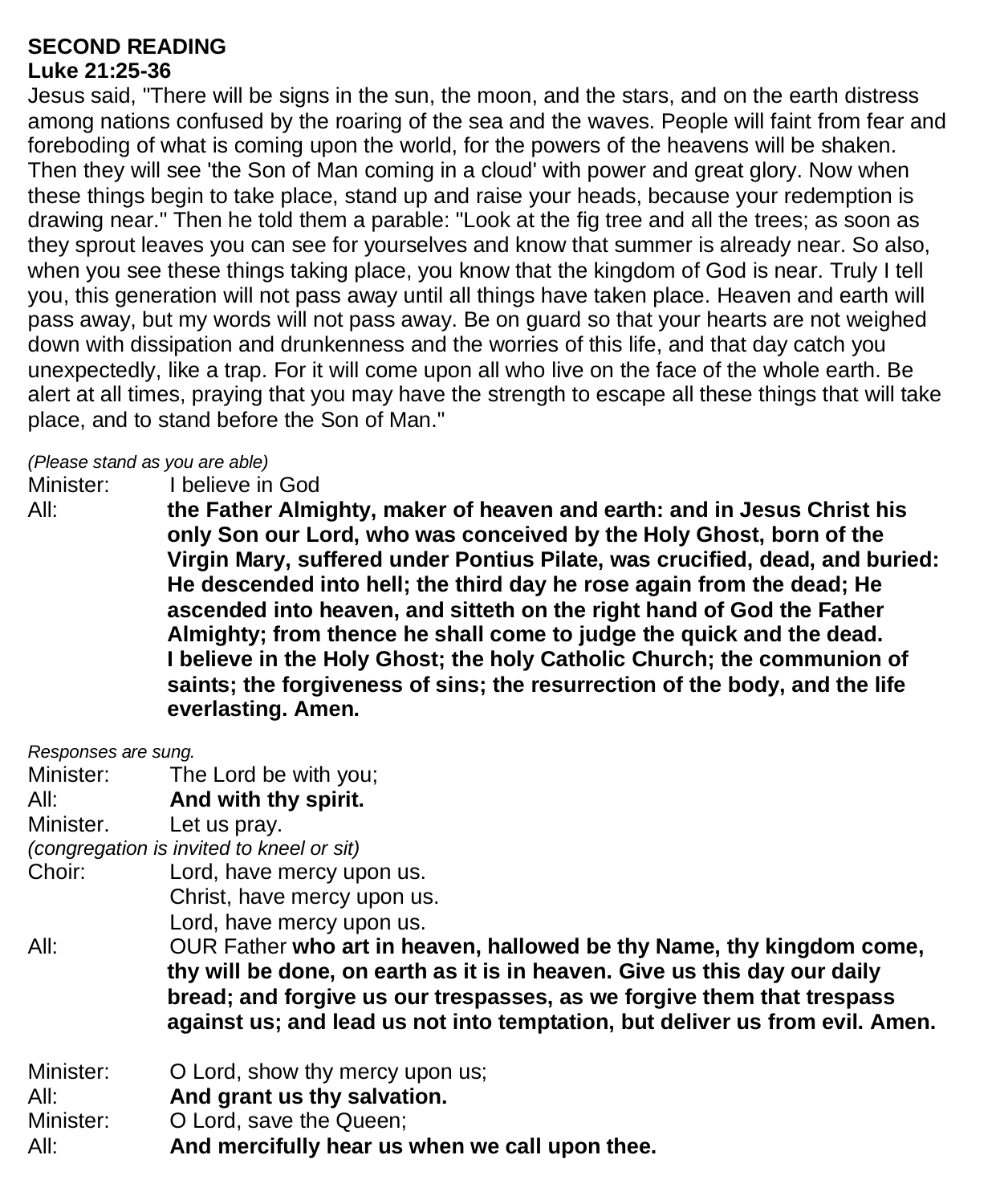Minister: Endue thy Ministers with righteousness; All: **And make thy chosen people joyful.** Minister: O Lord, save thy people; All: **And bless thine inheritance.** Minister: Give peace in our time, O Lord; All: **And evermore mightily defend us.** Minister: **O God, make clean our hearts within us;** All: **And take not thy Holy Spirit from us.**

#### Collect for the Day

Almighty God, give us grace that we may cast away the works of darkness, and put upon us the armour of light, now in the time of this mortal life, in which thy Son Jesus Christ came to visit us in great humility; that in the last day, when he shall come again in his glorious Majesty, to judge both the quick and the dead, we may rise to the life immortal; through him who liveth and reigneth with thee and the Holy Spirit, now and ever. **Amen.**

#### The Second Collect, for Peace.

O God, who art the author of peace and lover of concord, in knowledge of whom standeth our eternal life, whose service is perfect freedom: Defend us thy humble servants in all assaults of our enemies; that we, surely trusting in thy defence, may not fear the power of any adversaries; through the might of Jesus Christ our Lord. **Amen.**

#### The Third Collect, for Grace.

O LORD our heavenly Father, Almighty and everlasting God, who hast safely brought us to the beginning of this day: Defend us in the same with thy mighty power; and grant that this day we fall into no sin, neither run into any kind of danger; but that all our doings may be ordered by thy governance, to do always that is righteous in thy sight; through Jesus Christ our Lord. **Amen.**

#### **Hymn 89 O Come, O Come Emmanuel** (vv 1,4)

| O come, O Rod of Jesse's stem,               |
|----------------------------------------------|
| From every foe deliver them                  |
| that trust your mighty power                 |
| to save and give them victory o'er the grave |
| Rejoice! Rejoice!                            |
| Emmanuel shall come to you, O Israel.        |
|                                              |

#### **Homily** Rev'd Judy Steers

#### **Anthem How Lovely are the Messengers Example 20 Felix Mendelssohn**

*How lovely are the messengers that preach us the gospel of peace. To all the nations is gone forth the sound of their words, Throughout all the lands their glad tidings.*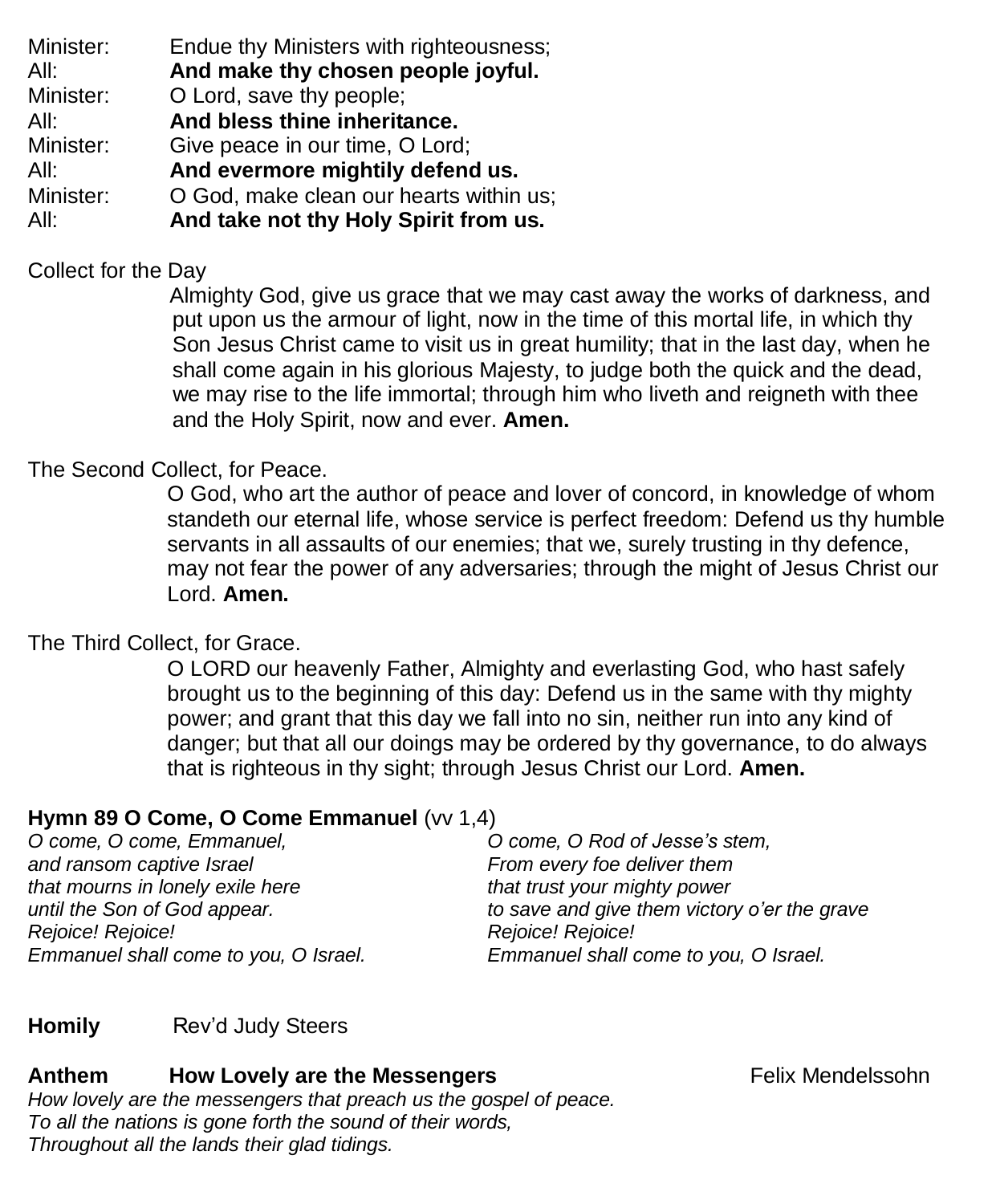Closing Prayers for the church, the community, and the world. *(you may kneel or sit for the prayers)*

A Prayer of Saint Chrysostom.

ALMIGHTY God, who hast given us grace at this time with one accord to make our common supplications unto thee; and dost promise that when two or three are gathered together in thy Name thou wilt grant their requests: Fulfil now, O Lord, the desires and petitions of thy servants, as may be most expedient for them; granting us in this world knowledge of thy truth, and in the world to come life everlasting. **Amen.**

- The Grace **May the grace of our Lord Jesus Christ, the love of God, and the fellowship of the Holy Spirit, be with us all evermore. Amen.**
- **POSTLUDE** Come Thou Saviour of the Gentiles **South American** Superior of the Season of the Gentiles

*Please allow people closest to the door to exit first.*

#### *PLEASE KEEP A PHYSICAL DISTANCE FROM ONE ANOTHER AND GREET ONE ANOTHER OUTDOORS.*

*Flowers are given to the glory of God and in loving memory of Donald M'Timkulu, the gift of his wife Doris.*

*Contact Elaine Dightam if you would like to give flowers in memory of loved ones who have died, or in thanksgiving for an anniversary, birthday or event. You can contact Elaine at 519-843-5091*

| Reader<br>Greeters               | Jerome Chang, Clare Johnston                                                                                           |
|----------------------------------|------------------------------------------------------------------------------------------------------------------------|
| <b>Singers</b>                   | Janelle Santi, Rebecca McKay, Emily Petrenko, Rachel Barreca,<br>Jerome Chang, Quade Nielsen, Luke MacLean, Matt Oxley |
| Video Technician<br>Flower Guild | Gerry Hill<br>Doris M'Timkulu                                                                                          |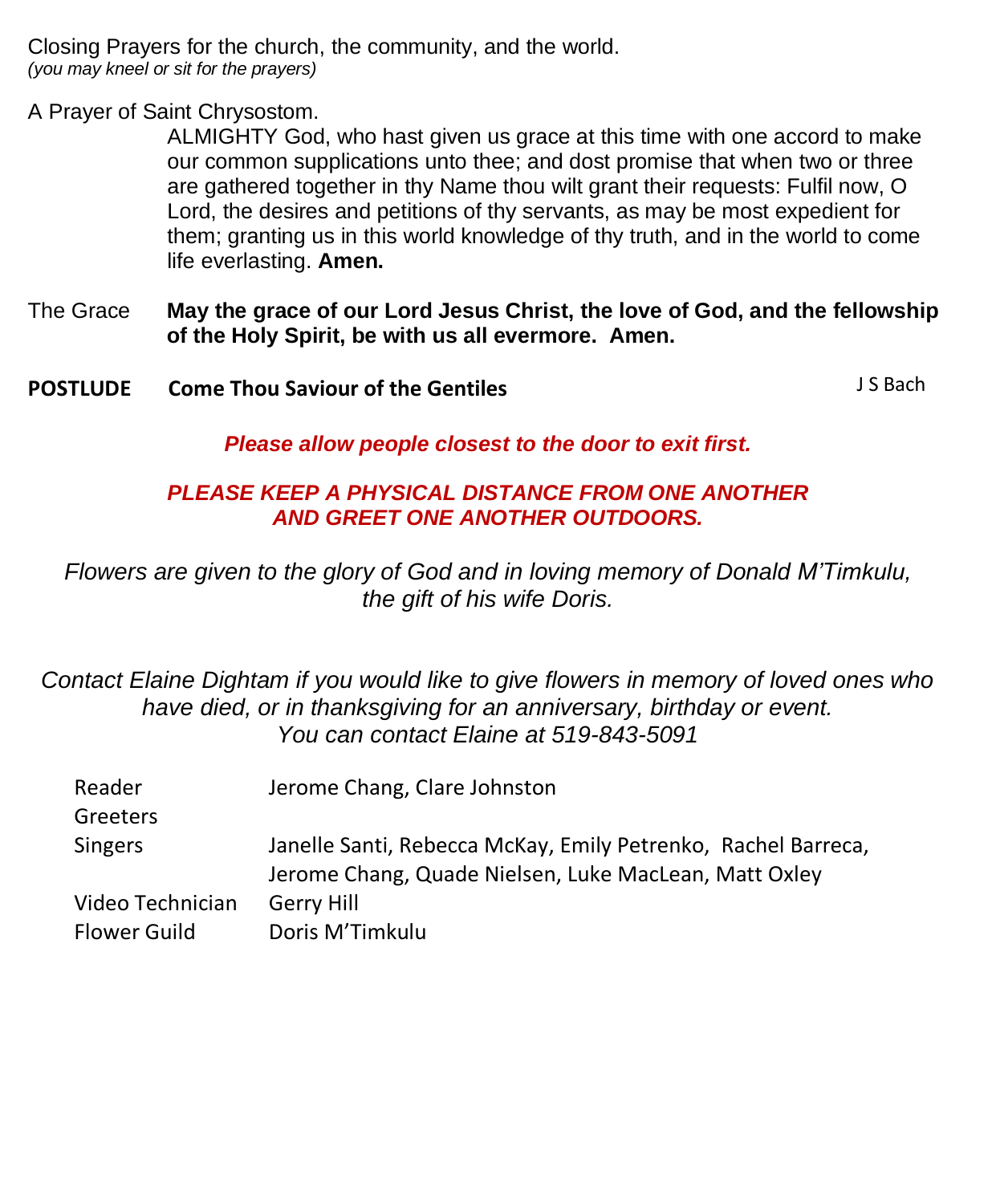#### **ANNOUNCEMENTS NOVEMBER 28, 2021**

#### **Welcome Back**

Welcome back to church "in-person". Please keep a physical distance from people not in your household. Face masks are required at all time indoors.

For the purposes of screening and contact tracing it is important that you **register each week online**, before Saturday at 9pm, or if you do not have a computer, please call the office before Friday. If you have any questions about your registration you can contact Thomas Littlewood at [reservations.stjohnselora@gmail.com](mailto:reservations.stjohnselora@gmail.com)

#### **Pastoral Care**

If you know of someone in need of pastoral care, please contact a member of the clergy directly.

#### **Keeping in Touch**

Each week copies of the Order of Service and Sermon Text notes are mailed or hand delivered to a group of people who do not have access to a computer and may not be able to attend in-person services because of health restrictions. If you know of someone who needs to be included on this list please contact Susan Edwards through the office at 519-846-5911.

#### **Advent Lessons and Carols and Christmas Services:**

If you haven't yet registered, please check with Thomas to see if there is room for you to attend the services of Advent Lessons and Carols (4:00 p.m. and 6:30 p.m.) today. The 4:00 p.m. service is livestreamed on the St. John's YouTube Channel.

Registration for all of the Christmas Services will be open on December 12th. Register early if you want to attend in-person to any of the Christmas liturgies.

#### **Craig Love's Ordination**

We uphold Craig Love in our prayers as he is ordained to the work of a Deacon on Tuesday at St. Paul's Cathedral in London Ontario.

#### **Christmas Puddings**

Contact Pam Gradwell if you would like a Christmas Pudding.

#### **Food Bank**

The Centre Wellington Food Bank is in need of food items. You can bring non-perishable food items to the hamper in the church, or deliver them directly to the Food Bank at 105 Queen Street West in Fergus.

#### **Church Calendars**

Canadian Church Calendars for \$5.00 and Anglican Church Calendars for \$10.00 are available at the back of the church and in the Parish Centre. Place your money in the "Offering Box" at either entrance to the church.